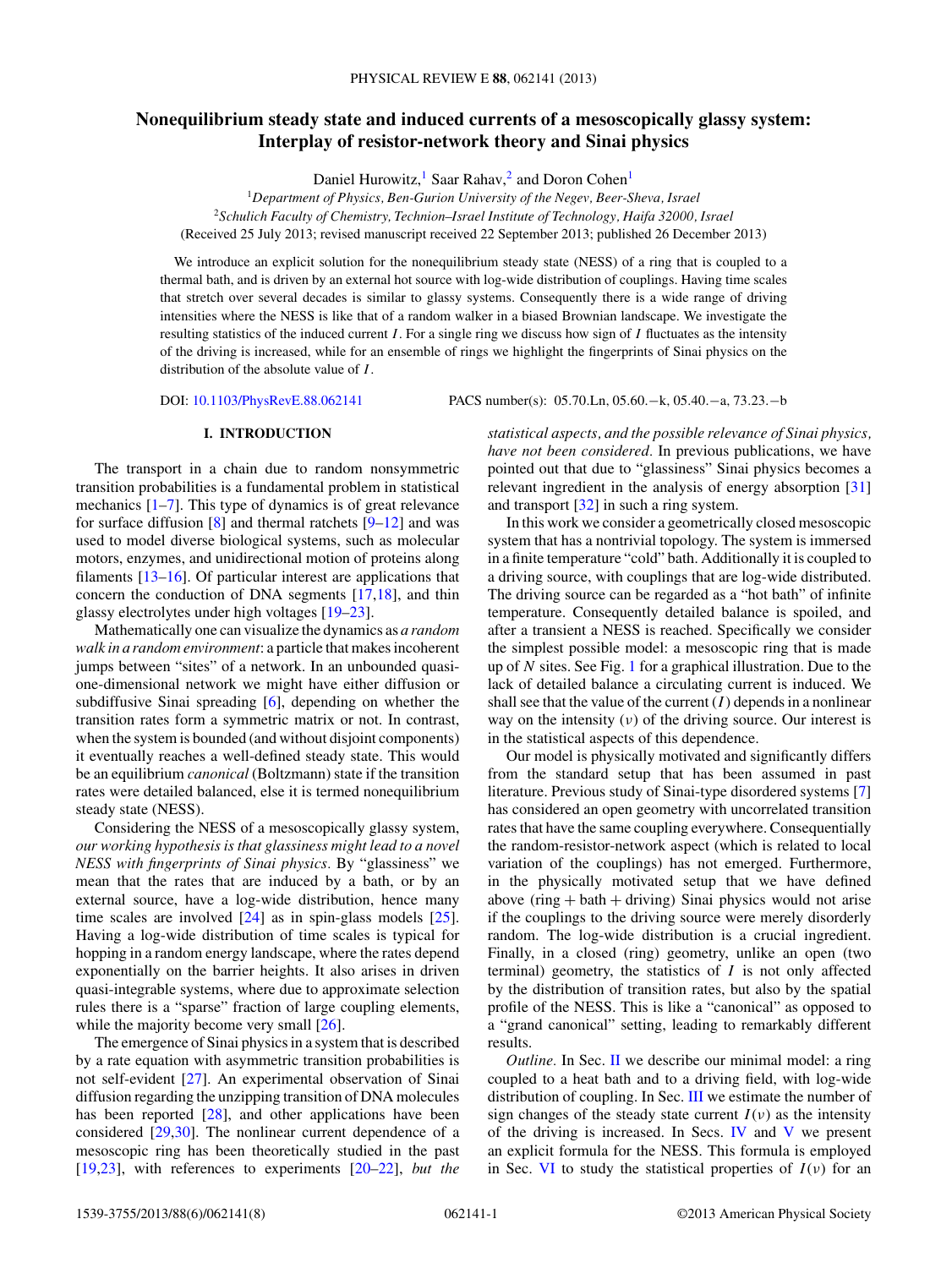<span id="page-1-0"></span>

FIG. 1. (Color online) Schematic illustration of the model system. A ring made up of *N* sites is immersed in a "cold" bath (represented by inner blue circle) and subjected to a "hot" driving source (represented by an outer red circle). The latter has an intensity *ν* that can be easily controlled experimentally. The transitions rates between the sites of the ring are given by Eq. (1). The dynamics can be optionally regarded as that of a random walker in a random environment. After a transient a NESS is reached with current *I* (*ν*).

ensemble of rings. Specifically, the statistics outside of the Sinai regime is investigated in Sec. [VII,](#page-3-0) while the statistics in the Sinai regime is studied in Sec. [VIII.](#page-4-0) In the latter case we show how the fingerprints of Sinai physics can be extracted from the analysis of  $I(v)$  curves. The results are summarized in Sec. [IX.](#page-5-0)

# **II. THE MODEL**

Consider a ring that consists of sites labeled by *n* with positions  $x = n$  that are defined modulo *N*. The bonds are labeled as  $\vec{n} = (n-1 \rightsquigarrow n)$ . The inverse bond is  $\hat{n}$ , and if direction does not matter we label both by  $\bar{n}$ . The position of the *n*th bond is defined as  $x_n \equiv n - (1/2)$ . The on-site energies  $E_n$  are normally distributed over a range  $\Delta$ , and the transition rates are between nearest-neighboring sites:

$$
w_{\overrightarrow{n}} = w_{\overrightarrow{n}}^{\beta} + v g_{\overrightarrow{n}}.
$$
 (1)

Here  $w^{\beta}$  are the rates that are induced by a bath that has a finite temperature  $T_B$ . The  $g_{\bar{n}}$  are couplings to a driving source that has an intensity *ν*. These couplings are log-box distributed within  $[g_{\min}, g_{\max}]$ . This means that  $\ln(g_{\bar{n}})$  are distributed uniformly over a range  $\sigma = \ln(g_{\text{max}}/g_{\text{min}})$ . The bath transition rates satisfy detailed balance, namely,

$$
\frac{w_{\overrightarrow{n}}^{\beta}}{w_{\overleftarrow{n}}^{\beta}} = \exp\left[-\frac{E_n - E_{n-1}}{T_B}\right].
$$
\n(2)

Assuming  $\Delta \ll T_B$  one obtains the following approximation:

$$
w_{\overrightarrow{n}}^{\beta} \approx \left[1 - \frac{1}{2} \left(\frac{E_n - E_{n-1}}{T_B}\right)\right] \bar{w}_n^{\beta},\tag{3}
$$

$$
w_{\overleftarrow{n}}^{\beta} \approx \left[1 + \frac{1}{2} \left(\frac{E_n - E_{n-1}}{T_B}\right)\right] \overline{w}_{\overline{n}}^{\beta}.
$$
 (4)

The driving spoils the detailed balance. We define the resulted stochastic field as follows:

$$
\mathcal{E}(x_n) \equiv \ln\left[\frac{w_{\overrightarrow{n}}}{w_{\overleftarrow{n}}}\right].\tag{5}
$$

Assuming  $\Delta \ll T_B$  we get the following approximation:

$$
\frac{w_{\overrightarrow{n}}}{w_{\overleftarrow{n}}} = \frac{w_{\overrightarrow{n}}^{\beta} + \nu g_{\overrightarrow{n}}}{w_{\overleftarrow{n}}^{\beta} + \nu g_{\overrightarrow{n}}} \approx 1 - \frac{(E_n - E_{n-1})/T_B}{1 + (g_{\overrightarrow{n}}/\bar{w}_{\overrightarrow{n}}^{\beta})\nu}
$$
(6)

leading to

$$
\mathcal{E}(x_n) \approx -\left[\frac{1}{1+g_{\bar{n}}\nu}\right] \frac{E_n - E_{n-1}}{T_B}.\tag{7}
$$

In the last equality, without loss of generality, the  $g_{\bar{n}}$  have been rescaled such that all the bath-induced transitions have the same average value  $\bar{w}^{\beta} = 1$ .

# **III. CURRENT SIGN REVERSALS IN THE SINAI REGIME**

The direction of the current  $sgn(I)$  is determined by the stochastic motive force (SMF), also known as the affinity, or as the entropy production [\[33–36\]](#page-7-0):

$$
\mathcal{E}_{\circlearrowleft} \equiv \ln \left[ \frac{\prod_{n} w_{\overrightarrow{n}}}{\prod_{n} w_{\overrightarrow{n}}} \right] = \oint \mathcal{E}(x) dx. \tag{8}
$$

In the second equality we formally regard  $x$  as a continuous variable. This will make the later mathematics more transparent. Assuming  $\Delta \ll T_B$  we get the following approximation:

$$
\mathcal{E}_{\circlearrowleft} \approx -\sum_{n=1}^{N} \left[ \frac{1}{1 + g_{\bar{n}} \nu} \right] \frac{\Delta_n}{T_B}.
$$
\n(9)

One observes that for  $v \ll g_{\text{max}}^{-1}$  the SMF is linear,  $\mathcal{E}_{\circlearrowleft} \propto v$ , while for  $\nu \gg g_{\text{min}}^{-1}$  it vanishes,  $\mathcal{E}_{\circlearrowleft} \propto 1/\nu$ . In the intermediate regime, which we call below *the Sinai regime*, the SMF changes sign several times (see Fig. [2\)](#page-2-0). Using the notations

$$
\tau \equiv \frac{1}{\sigma} \ln(g_{\text{max}} \nu) \tag{10}
$$

and  $\tau_n = (1/\sigma) \ln(g_{\text{max}}/g_{\bar{n}})$ , the expression for the SMF takes the following form:

$$
\mathcal{E}_{\circlearrowleft}(\tau) = -\sum_{n=1}^{N} f_{\sigma}(\tau - \tau_n) \frac{E_n - E_{n-1}}{T_B},\tag{11}
$$

where  $f_{\sigma}(t) \equiv [1 + e^{\sigma t}]^{-1}$  drops monotonically from unity to zero like a smoothed step function. If  $f(t)$  were a sharp step function it would follow that in the Sinai regime  $\mathcal{E}_{\circlearrowleft}(\tau)$ is formally like a random walk [\[37–39\]](#page-7-0). The number of sign reversals equals the number of times the random walker crosses the origin. We have here a coarse-grained random walk: The  $\tau_n$  are distributed uniformly over a range [0,1], and each step is smoothed by  $f_{\sigma}(t)$  such that the effective number of coarsegrained steps is *σ*. Hence we expect the number of sign changes grained steps is  $\sigma$ . Hence we expect the number of sign changes<br>to be not  $\sim \sqrt{\pi N}$  but  $\sim \sqrt{\pi \sigma}$ , reflecting the log-width of the distribution.

#### **IV. ADDING BONDS IN SERIES**

The NESS equations are quite simple and can be solved using elementary algebra as in [\[19,20,23,32\]](#page-7-0), or optionally using the network formalism for stochastic systems [\[40–42\]](#page-7-0). Below we propose a generalized resistor-network approach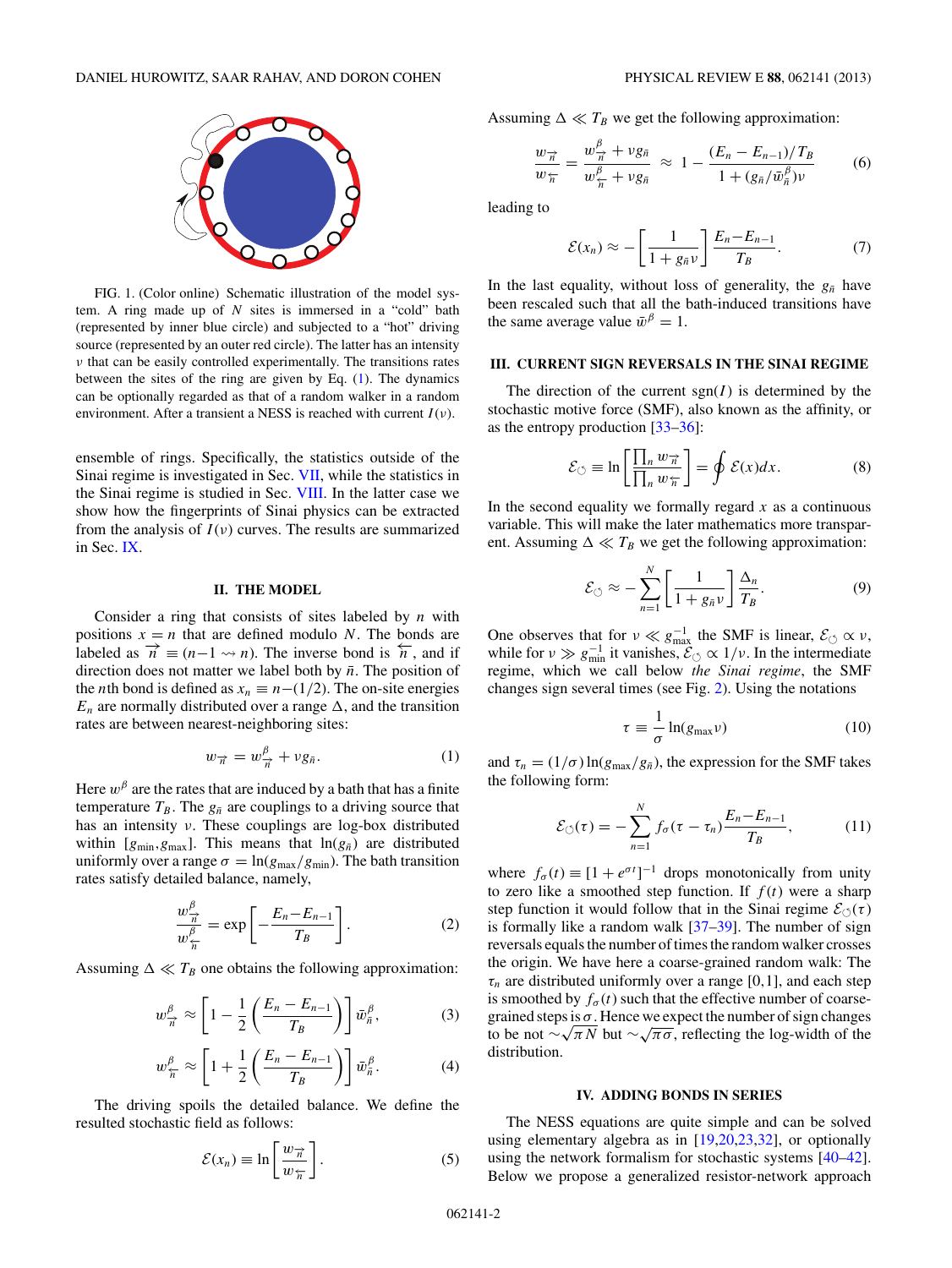<span id="page-2-0"></span>

FIG. 2. (Color online) We consider a ring with  $N = 1000$  sites whose energies are normally distributed with dispersion  $\Delta = 1$ . The bath temperature is  $T_B = 10$ . In (a) the SMF of Eq. [\(11\)](#page-1-0) is plotted for  $\sigma = \infty$ , and for  $\sigma = 50$ , 10, 4. The smaller  $\sigma$ , the smoother *ν* dependence. In (b) a representative  $I(\nu)$  curve is plotted. In (c) a set of  $I(v)$  curves is color imaged: Each row is  $I(v)$  for a different  $\sigma$ ; blue and red are for positive and negative (clockwise) circulating current, respectively. In all panels the horizontal axis is the scaled driving intensity as defined in Eq. [\(10\)](#page-1-0).

that allows one to obtain a more illuminating version for the NESS, which will provide better insight for the statistical analysis. Let us assume that we have a NESS with a current *I* . The steady state equations for two adjacent bonds are

$$
I = w_{\overrightarrow{1}} p_0 - w_{\overleftarrow{1}} p_1,\tag{12}
$$

$$
I = w_{\overrightarrow{2}} p_1 - w_{\overleftarrow{2}} p_2. \tag{13}
$$

We can combine them into one equation:

$$
I = \overrightarrow{G} p_0 - \overleftarrow{G} p_2, \qquad (14)
$$

with

$$
\vec{G} \equiv \left[ \frac{1}{w_{\overrightarrow{1}}} + \frac{1}{w_{\overrightarrow{2}}} \left( \frac{w_{\overrightarrow{1}}}{w_{\overrightarrow{1}}} \right) \right]^{-1}, \quad (15)
$$

$$
\overleftarrow{G} \equiv \left[ \frac{1}{w_{\overleftarrow{2}}} + \frac{1}{w_{\overleftarrow{1}}} \left( \frac{w_{\overrightarrow{2}}}{w_{\overleftarrow{2}}} \right) \right]^{-1} . \tag{16}
$$

We can repeat this procedure iteratively. If we have *N* bonds in series we get

$$
\overrightarrow{G} = \left[\sum_{m=1}^{N} \frac{1}{w_{\overrightarrow{m}}} \exp\left(-\int_{0}^{m-1} \mathcal{E}(x) dx\right)\right]^{-1}, \qquad (17)
$$

$$
\overleftarrow{G} = \left[\sum_{m=1}^{N} \frac{1}{w_{\overleftarrow{m}}} \exp\left(\int_{m}^{N} \mathcal{E}(x) dx\right)\right]^{-1}.
$$
 (18)

Coming back to the ring, we can cut it at an arbitrary site  $n$ , and calculate the associated  $G$ 's. It follows that  $I = (\overrightarrow{G}_n - \overleftarrow{G}_n) p_n$ . Consequently the NESS is

$$
p_n = \frac{I}{\overrightarrow{G}_n - \overleftarrow{G}_n} \tag{19}
$$

and *I* can be regarded as the normalization factor:

$$
I = \left[\sum_{n=1}^{N} \frac{1}{\overrightarrow{G}_n - \overleftarrow{G}_n}\right]^{-1}.
$$
 (20)

In the next paragraph we show how to write these results in an explicit way that illuminates the relevant physics.

### **V. THE NESS FORMULA**

One should notice that Eqs. (17) and (18) cannot be treated on equal footing due to a missmatch between *m* and *m*−1. For this reason we introduced an improved convention for the description of the bonds. We define the conductance of a bond as the geometric mean of the clockwise and anticlockwise transition rates:

$$
w(x_n) = \sqrt{w_{\overrightarrow{n}} w_{\overleftarrow{n}}}.
$$
 (21)

Hence  $w_{\overrightarrow{n}} = w(x_n) \exp[(1/2)\mathcal{E}(x_n)]$ . Accordingly Eqs. (17) and  $(18)$  can be unified and written as

$$
\overrightarrow{G}_n = \left[ \sum_{m=n+1}^{N+n} \frac{1}{w(x_m)} \exp\left(-\int_n^{x_m} \mathcal{E}(x) dx\right) \right]^{-1}, \quad (22)
$$

where the implicit understanding is that the summation and the integration are anticlockwise modulo *N*. With the new notations it is easy to see that  $G_n = \exp(-\mathcal{E}_\circ) \overrightarrow{G}_n$ . We use the notation  $G_n$  for the geometric mean. Consequently the formula for the current takes the form

$$
I = \left[\sum_{n=1}^{N} \frac{1}{G_n}\right]^{-1} 2 \sinh\left(\frac{\mathcal{E}_{\circlearrowleft}}{2}\right),\tag{23}
$$

while  $p_n \propto 1/G_n$ . Our next task is to find a tractable expression for the latter. Regarding *x* as an extended coordinate,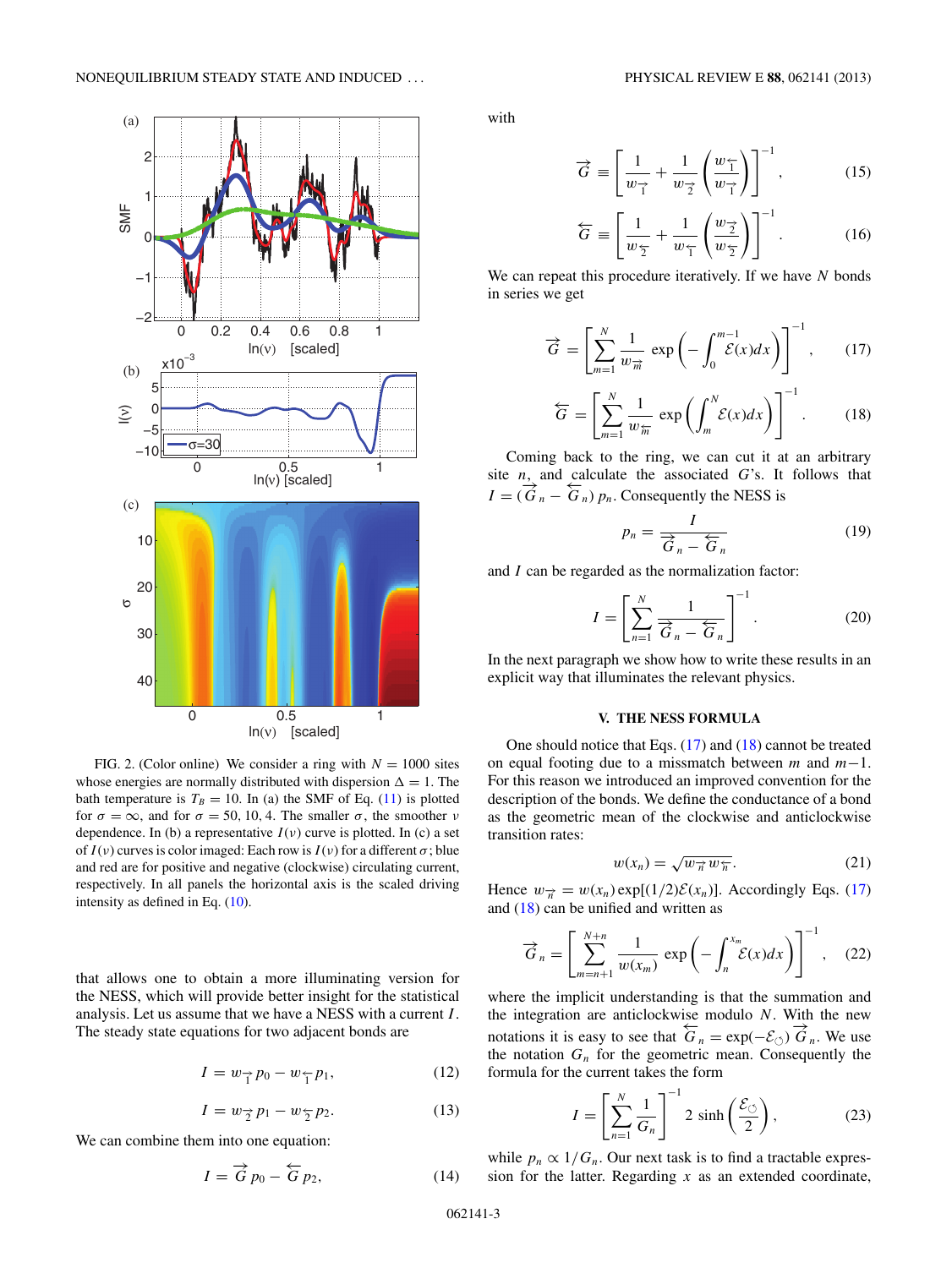<span id="page-3-0"></span>

FIG. 3. (Color online) The NESS profile of Eq. (26) (solid black) is similar but not identical to the quasiequilibrium distribution (dashed red line). Also shown (lower curves) is the potential landscape  $U(x)$ and its smoothed version  $U_{\varepsilon}(x)$ . The parameters are the same as in Fig. [2,](#page-2-0) with  $\sigma = 10$ , and driving intensity that corresponds to  $\tau = 0.3$ . The bonds were rearranged to have a larger SMF, namely,  $\mathcal{E}_{\circlearrowleft} = 7.4$ .

the potential  $V(x)$  that is associated with the field  $\mathcal{E}(x)$  is a tilted periodic potential. Adding  $[\mathcal{E}(\gamma)/N]x$  we get a periodic potential  $U(x)$  (see Fig. 3). Accordingly

$$
\int_{x'}^{x''} \mathcal{E}(x) dx = U(x') - U(x'') + \frac{\mathcal{E}_{\circlearrowleft}}{N}(x'' - x'). \tag{24}
$$

With any function  $A(x)$  we can associate a smoothed version using the following definition:

$$
\sum_{r=1}^{N} A(x+r) e^{U(x+r)-(1/N)\mathcal{E}_{\bigcirc}r} \equiv A_{\varepsilon}(x) e^{U_{\varepsilon}(x)}.
$$
 (25)

In particular the smoothed potential  $U_{\varepsilon}(x)$  is defined by this expression with  $A = 1$ . Note that without loss of generality it is convenient to have in mind  $\mathcal{E}_{\circlearrowleft} > 0$ . (One can always flip the *x* direction.) Note also that the smoothing scale  $N/\mathcal{E}_{\circlearrowleft}$ becomes larger for smaller SMF. With the above definitions we can write the NESS expression as follows:

$$
p_n \propto \left(\frac{1}{w(x_n)}\right)_{\varepsilon} e^{-[U(n)-U_{\varepsilon}(n)]}.\tag{26}
$$

This expression is physically illuminating (see Fig. 3). In the limit of zero SMF it coincides, as expected, with the canonical (Boltzmann) result. For finite SMF the smoothed prefactor and the smoothed potential are not merely constants. Accordingly the preexponential factor becomes important and the "slow" modulation by the Boltzmann factor is flattened. If we take the formal limit of infinite SMF the Boltzmann factor disappears and we are left with  $p_n \propto 1/w_n$  as expected from the continuity equation for a resistor network.

# **VI. STATISTICS OF THE CURRENT**

From the preceding analysis it should become clear that the formula for the current can be written schematically as

$$
I(\nu) \sim \frac{1}{N} w_{\varepsilon} e^{-B} 2 \sinh\left(\frac{\mathcal{E}_{\circlearrowleft}}{2}\right). \tag{27}
$$

In the absence of a potential landscape  $[U(x) = 0]$  the formula becomes equivalent to Ohm law: It is a trivial exercise to derive it if all anticlockwise and clockwise rates are equal to the same values  $\vec{w}$  and  $\vec{w}$ , respectively, hence  $w_{\varepsilon} = (\vec{w} \ \hat{w})^{1/2}$ , and  $\mathcal{E}_{\circlearrowleft} = N \ln(\vec{w}/\vec{w})$ . In the presence of a potential landscape we have an activation barrier. Assuming that the current is dominated by the highest peak a reasonable estimate would be

$$
B = \max\{U(x) - U_{\varepsilon}(x)\}\tag{28}
$$

$$
\approx \frac{1}{2} [\max\{U\} - \min\{U\}]. \tag{29}
$$

The implication of Eq. (27) with Eq. (28) for the *statistics* of the current is as follows: In the Sinai regime we expect that it will reflect the *log-wide* distribution of the activation factor, while outside of the Sinai regime we expect it to reflect the *normal* distributions of the total resistance  $w_{\varepsilon}^{-1}$ , and of the SMF.

In the following sections we provide a detailed analysis for the statistics of  $I(\nu)$ . We shall see that contrary to first impression the extraction of the fingerprints of the log-normal statistics in the Sinai regime requires extra treatment. The bare statistics is in fact normal in all regimes.

# **VII. STATISTICS OF CURRENT OUTSIDE OF THE SINAI REGIME**

As the driving intensity is increased one observes a crossover from a linear regime, to a Sinai regime, and finally a saturation regime:

$$
Linear regime: \nu < g_{\text{max}}^{-1}, \tag{30}
$$

$$
\text{Sinai regime: } g_{\text{max}}^{-1} < \nu < g_{\text{min}}^{-1},\tag{31}
$$

Saturation regime: 
$$
\nu > g_{\text{min}}^{-1}
$$
. (32)

Consequently we get for the SMF the following approximations:

$$
\mathcal{E}_{\circlearrowleft} \approx \frac{1}{T_B} \begin{cases} \Delta^{(0)} v, & \text{linear regime} \\ -\Delta^{(\infty)}/v, & \text{saturation regime,} \end{cases}
$$
\n(33)

where

$$
\Delta^{(0)} \equiv \sum_{n} g_{\bar{n}} \Delta_n \sim \pm [2N \operatorname{Var}(g)]^{1/2} \Delta, \tag{34}
$$

$$
\Delta^{(\infty)} \equiv \sum_{n} \frac{1}{g_{\bar{n}}} \Delta_n \sim \pm [2N \operatorname{Var}(g^{-1})]^{1/2} \Delta. \tag{35}
$$

The estimates for  $\Delta^{(0)}$  and for  $\Delta^{(\infty)}$  follow from the observation that we have sums of independent random variables. For example  $\Delta^{(0)}$  can be rearranged as  $\sum_{n=1}^{N} (g_{\bar{n}+1} - g_{\bar{n}})E_n$ . Furthermore, we conclude that both  $\Delta^{(0)}$  and  $\Delta^{(\infty)}$  have normal statistics as implied by the central limit theorem. Consequently we expect normal statistics for the SMF, and hence for the current, as verified in Fig. [4.](#page-4-0)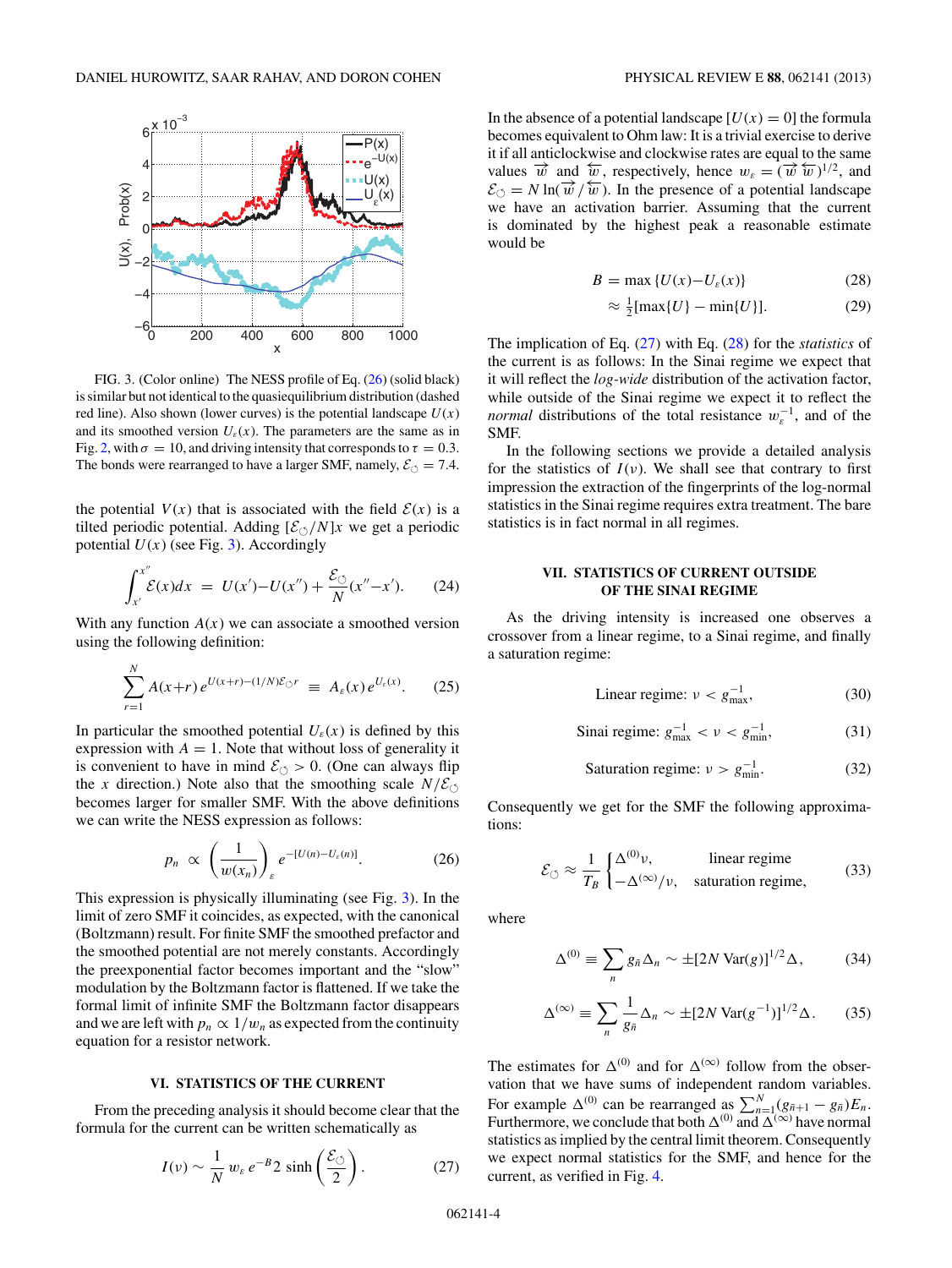<span id="page-4-0"></span>

FIG. 4. (Color online) In the linear regime, the current is strongly correlated with the SMF (upper panel), and consequently it has *normal* statistics (lower panel). For the statistical analysis we have generated 10<sup>5</sup> realizations of the ring with  $\sigma = 6$ .

#### **VIII. STATISTICS IN THE SINAI REGIME**

We now focus on the statistics in the Sinai regime. In order to unfold the log-wide statistics it is not a correct procedure to plot blindly the distribution of  $ln(|I|)$ . Rather one should look on the joint distribution  $(\mathcal{E}_{\circlearrowleft}, I)$  [see Fig. 5(a)]. The nontrivial statistics is clearly apparent. In order to describe it analytically we use the single-barrier estimate of Eq. [\(28\)](#page-3-0), which is tested in Fig.  $5(b)$ . We see that it overestimates the current for small *B* values (flat landscape) as expected, but it can be trusted for large *B* where the Sinai physics becomes relevant.

In Fig. 6 we confirm that the probability distribution of the current  $P(I; SMF)$ , for a given SMF, is the same as the barrier  $exp(-B)$  statistics. We therefore turn to find an explicit expression for the latter.

The probability to have a random-*a*walk trajectory  $X_n =$  $U(x_n)$  within  $[X_a, X_b]$  equals the survival probability in a diffusion process that starts as a delta function at  $X = 0$  with absorbing boundary conditions at  $X_a$  and  $X_b$ . Integrating over all possible positions of the walls such that  $X_b - X_a = R$ is like starting with a uniform distribution between the walls. From here it is straightforward to deduce what is the probability distribution function  $f(R)$ . The result is displayed in Fig. [7.](#page-5-0) For the derivation of the exact expression see Appendix [A.](#page-5-0) We note



FIG. 5. (Color online) (a) Scatter diagram of the current versus the SMF in the Sinai regime. Note that in the linear regime (see Fig. 4) it looks like a perfect linear correlation with *negligible* transverse dispersion. (b) The correlation between the current *I* and the barrier *B*, within the slice  $\mathcal{E}_{\circlearrowleft} \in [2.0, 2.1]$ . One deduces that the single-barrier approximation is valid for small currents.

that the occupation-range statistics  $f(R)$  is very different from that of maximal-distance statistics  $f(K)$  (see Appendix [B\)](#page-6-0).



FIG. 6. (Color online) The log-wide distribution  $P(I)$  of the current in the Sinai regime is revealed provided a proper procedure is adopted. For theoretical analysis it is convenient to plot a histogram of the *I* values for a given SMF: The blue diamonds refer to the data of Fig.  $5(b)$ . In an actual experiment it is desired to extract statistics from  $I(v)$  measurements without referring to the SMF: The red empty circles show the statistics of the first maximum of  $I(\nu)$ . Both distributions look the same, and reflect the barrier statistics (full green circles). The line is the exact version of Eq. [\(37\)](#page-5-0).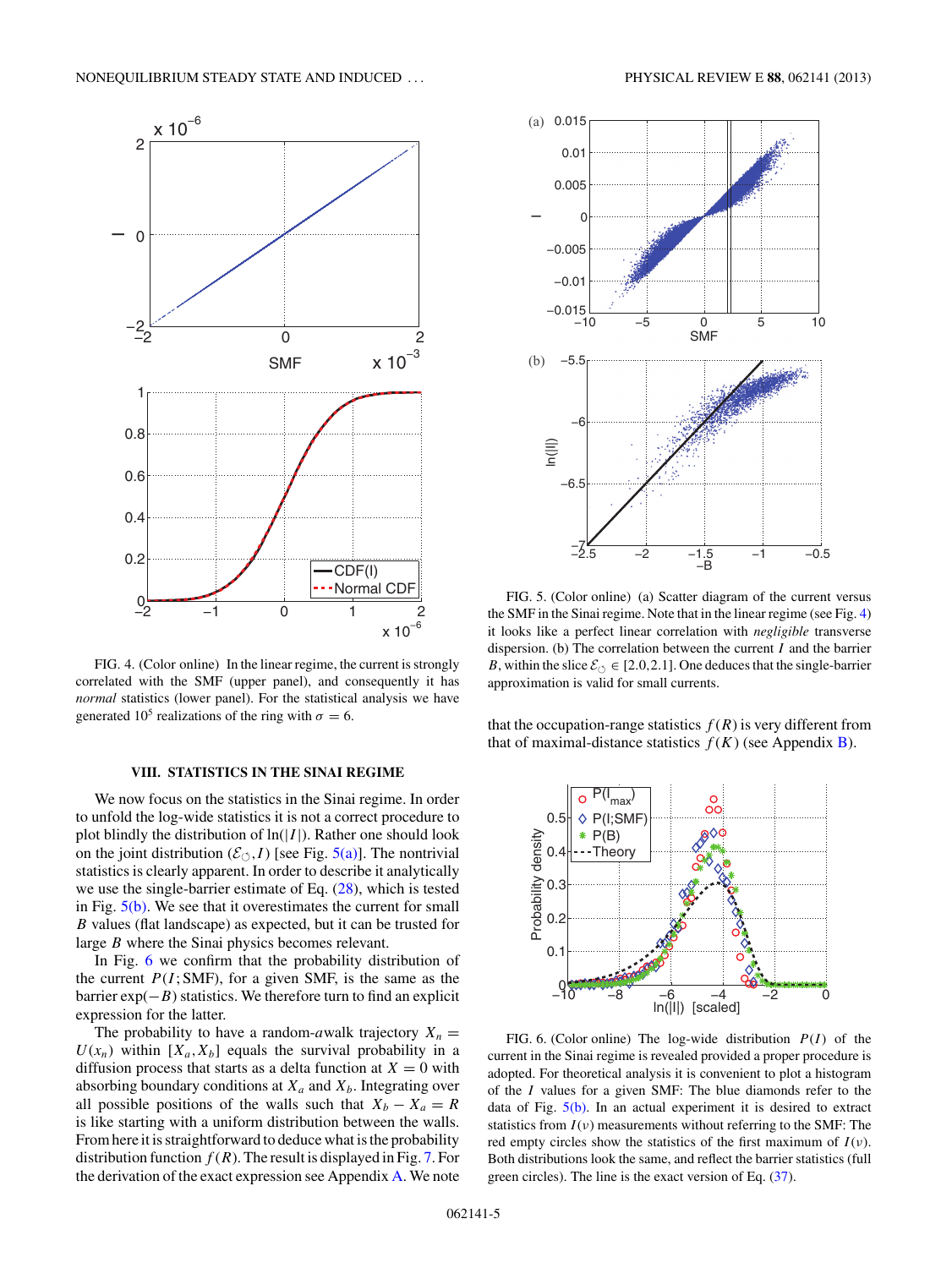<span id="page-5-0"></span>

FIG. 7. (Color online) Plot of *f* (*R*). Red line is the outcome of a random-walk simulation with  $t = 1000$  steps that are Gaussian distributed with unit dispersion. The black dashed line is the exact result, Eq. [\(A11\)](#page-6-0), while the lower (blue) solid line is from the simple asymptotic approximation, Eq. [\(A13\)](#page-6-0).

Turning back to the problem under consideration, Eq. [\(29\)](#page-3-0) implies that the probability to have a barrier  $B$  is the same as the probability that  $U(x)$  occupies a range  $R = 2B$ . Hence it is described by the probability distribution function  $f(R)$  of Fig. 7. The derivation in Appendix A leads to the following practical expression:

$$
\text{Prob}\left\{\text{barrier} < B\right\} \sim \exp\left[-\frac{1}{2}\left(\frac{\pi\sigma_U}{2B}\right)^2\right],\tag{36}
$$

where the variance  $\sigma_U^2 = 2DN$  is determined by the diffusion coefficient  $D \propto \Delta^2$  that characterizes the potential landscape (see, for example, the illustration in Fig. [3\)](#page-3-0). Taking into account that for a given  $\nu$  a fraction of the elements in Eq. [\(11\)](#page-1-0) are effectively zero we get

$$
\sigma_U^2 = 2\Delta^2 N \frac{\ln(g_{\text{max}}\nu)}{\sigma}.
$$
 (37)

The validity of the exact version of Eq.  $(36)$ , which is based on Eq. [\(A11\)](#page-6-0) of Appendix A, has been verified in Fig. [5.](#page-4-0) No fitting parameters are required.

In an actual experiment it would be desired to extract the statistics from the  $I(v)$  measurements without referring to the SMF. In Fig. [6](#page-4-0) we show that the statistics of the first maximum of  $I(v)$  is practically the same as  $P(I; SMF)$ . This means that a simple statistical analysis of "current versus irradiation" curves is enough in order to reveal the fingerprints of Sinai-type physics.

# **IX. SUMMARY**

We have introduced a generalized "random-resistornetwork" approach for the purpose of obtaining the NESS current due to nonsymmetric transition rates. Specifically our interest was focused on the NESS of a "glassy" mesoscopic system. The NESS expression clearly interpolates the canonical (Boltzmann) result that applies in equilibrium, with the resistor-network result, that applies at infinite temperature. Due to the "glassiness" the current has novel dependence on the driving intensity, and it possesses unique statistical properties that reflect the Brownian landscape of the stochastic potential.

This statistics is related to Sinai's random walk problem, and would not arise if the couplings to the driving source were merely disordered.

From the point of view of a practical experiment, we have assumed that the most accessible measurements would be "current vs irradiation" curves  $[I(v)]$ . Namely, experiments in which one changes the external driving intensity and observes changes in the resulting NESS. The Sinai regime manifests in sign reversals of the current, whose number is estimated in Sec. [III.](#page-1-0)

By repeating such experiments with an ensemble of macroscopically equivalent rings one may find imprints of the Sinai regime in the statistics of the NESS current. Our results, depicted in Fig. [6,](#page-4-0) suggest that from *I* (*ν*) measurements alone one can extract valuable information regarding the Brownian landscape of the stochastic potential. The functional shape of the distribution provides an indication for having Sinai-type physics, while from its width one can extract the characteristic parameters of the disorder.

# **ACKNOWLEDGMENTS**

This research was supported by the Israel Science Foundation (Grant No. 29/11). We thank Oleg Krichevsky (BGU) for useful advice. S.R. is grateful for support from the Israel Science Foundation (Grant No. 924/11).

# **APPENDIX A: RANDOM-WALK OCCUPATION-RANGE STATISTICS**

In this section we derived the probability density function  $f(R)$  to have a random-walk process  $x(\cdot)$  of *t* steps that occupies a range *R*. This is determined by the probability

$$
P_t(x_a, x_b) \equiv \text{Prob}(x_a < x(t') < x_b \text{ for any } t' \in [0, t]). \tag{A1}
$$

Accordingly the joint probability density that a random walker would occupy an interval  $[x_a, x_b]$  is

$$
f(x_a, x_b) = -\frac{d}{dx_a} \frac{d}{dx_b} P_t(x_a, x_b). \tag{A2}
$$

It is convenient to use the coordinates

$$
X = \frac{x_a + x_b}{2},\tag{A3}
$$

$$
R = x_b - x_a. \tag{A4}
$$

Consequently the expression for  $f(R)$  is

$$
f(R) = \int_{-\infty}^{0} \int_{0}^{\infty} dx_a dx_b f(x_a, x_b) \delta[R - (x_b - x_a)], \quad (A5)
$$

$$
f(R) = -\int_{-R/2}^{R/2} \left(\frac{1}{4}\partial_X^2 - \partial_R^2\right) P_t(R, X)dX.
$$
 (A6)

Taking into account that  $P_t(R, X)$  and its derivatives vanish at the end points  $X = \pm (R/2)$  we get

$$
f(R) = \int_{-R/2}^{R/2} \partial_R^2 P_t(R, X) dX = \partial_R^2 [R P_t(R)], \quad (A7)
$$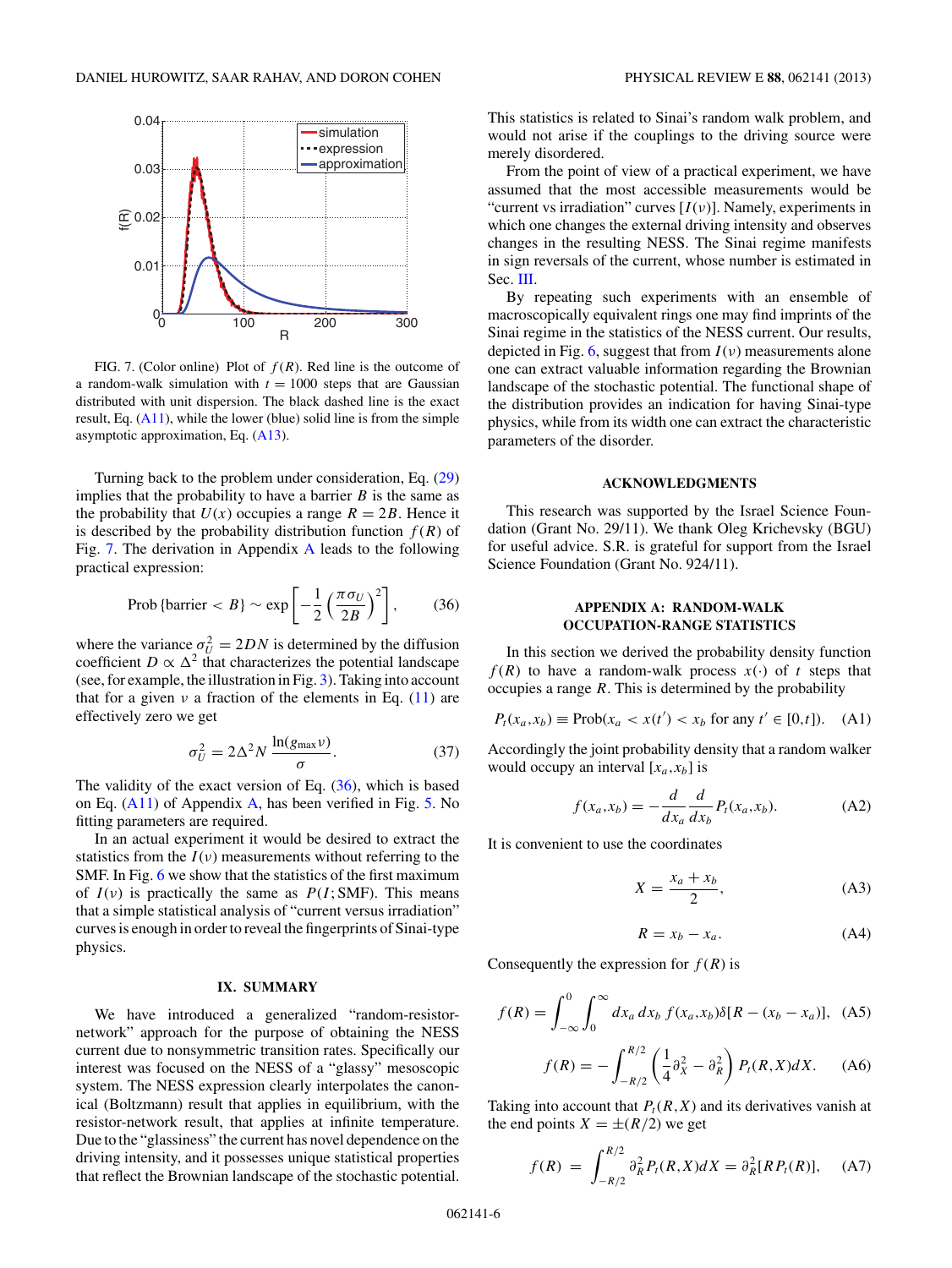<span id="page-6-0"></span>where  $P_t(R)$  is the survival probability of a diffusion process that starts with an initial *uniform* distribution, instead of a random walk that starts as a delta distribution. Optionally we can write

$$
Prob(range < R) = \partial_R[R P_t(R)]. \tag{A8}
$$

We now turn to find an explicit expression for  $P_t(R)$ . This is done by solving the diffusion equation. Using Fourier expansion the solution is

$$
\rho_t(x) = \sum_{n=1,3,5,\dots}^{\infty} \exp\left[-D\left(\frac{\pi n}{R}\right)^2 t\right] \frac{4}{\pi n R} \sin\left(\frac{\pi n}{R} x\right). \tag{A9}
$$

For simplicity we have shifted above the domain to  $x \in [0, R]$ . For the survival probability we get

$$
P_t(R) = \int_0^R \rho_t(x) dx
$$
  
= 
$$
\sum_{n=1,3,5,\dots}^{\infty} \frac{8}{\pi^2 n^2} \exp\left[-D\left(\frac{\pi n}{R}\right)^2 t\right].
$$
 (A10)

Using Eq.  $(A10)$  in Eq.  $(A7)$  we get

$$
f(R) = \frac{8\sigma^2}{R^3} \sum_{n=1,3,5,\dots}^{\infty} \left[ \left( \frac{\pi \sigma n}{R} \right)^2 - 1 \right] \exp\left[ -\frac{1}{2} \left( \frac{\pi \sigma n}{R} \right)^2 \right].
$$
\n(A11)

This result is in perfect agreement with the numerical simulation of Fig. [7.](#page-5-0) Still we would like to have a more compact expression. One possibility is to keep only the first term. The other possibility is to approximate the summation by an integral:

$$
\text{Prob(range} < R) \approx \frac{2}{\pi^2} \frac{\partial}{\partial R} \left[ R \int_1^\infty \frac{dx}{x^2} \exp\left( -\frac{\pi^2 Dt}{R^2} x^2 \right) \right]
$$
\n
$$
= \exp\left( -\frac{\pi^2 Dt}{R^2} \right). \tag{A12}
$$

Either way we get

$$
Prob(range < R) \sim \exp\left[-\frac{1}{2}\left(\frac{\pi\sigma}{R}\right)^2\right],\qquad(A13)
$$

where  $\sigma^2 = 2Dt$ . This asymptotic expression is illustrated in Fig. [7.](#page-5-0) Though it does not work very well, it has the obvious advantage of simplicity.

# **APPENDIX B: RANDOM-WALK MAXIMAL-DISTANCE STATISTICS**

The occupation-range statistics of the previous section should not be confused with the maximal-distance statistics. The maximal distance from the initial point is defined as follows:

$$
K = \max[x(t)], \quad \text{where} \quad 0 < t < N. \tag{B1}
$$

Naively, one might think that the probability distribution of *K* is similar to the probability distribution of *R* that has been discussed in the previous section. But this is not true. Furthermore, it is also very sensitive to whether the random walk is constrained to end up at the origin,  $x(N) = x(0) = 0$ . Without the latter constraint  $f(K)$  is finite for small K, but if the constraint is taken into account, it vanishes linearly in this limit.

It is the constrained random-walk process that describes the potential  $U(x)$ . The exact result for the the *K* statistics in this case is known [\[39\]](#page-7-0):

$$
\text{Prob}(K \ge k; N) = \frac{\binom{2N}{N-k}}{\binom{2N}{N}}, \quad k = 0, 1, 2 \cdots N. \quad (B2)
$$

Switching variables to  $\kappa = k/N$  and taking the large N limit, one obtains the probability density function

$$
f(\kappa) = N \left[ \frac{(1 - \kappa)^{\kappa - 1}}{(1 + \kappa)^{\kappa + 1}} \right]^N \ln \left[ \frac{1 + \kappa}{1 - \kappa} \right],
$$
 (B3)

which has a peak at  $\kappa \sim 1/\sqrt{2N}$ . For  $\kappa \ll 1$  this expression can be approximated by the simple function. Switching back



FIG. 8. (Color online) Left panel: Plot of  $f(K)$ . The histogram of max $[U(x)]$  values over many ring realizations (blue circles) is compared with the *K* statistics in a constrained random walk process (red points). The analytical result Eq. [\(B4\)](#page-7-0) is represented by a black line. Right panel: Scatter plot of  $(x_{min}, x_{max})$  for the same random walk simulation illustrating the strong correlation.